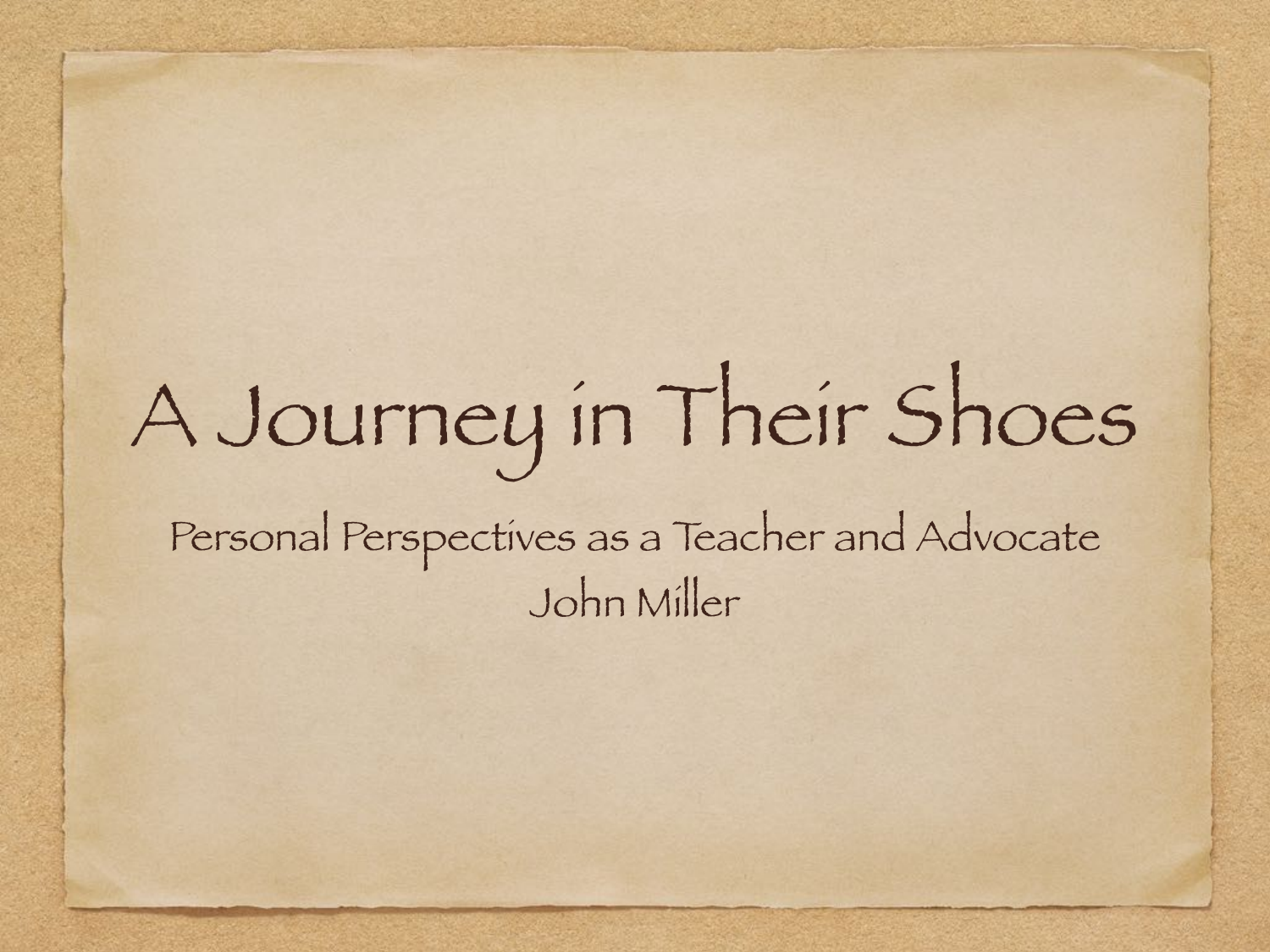### Misunderstood and Underestimated

- When I was a year old my parents thought I was deaf and was given a hearing test.
- At two I was severely cognitively delayed and was diagnosed as intellectually disabled.
- A year later I was taken out of a school for students with intellectual disabilities and put in a regular nursery school.
- At six I was diagnosed as severely learning disabled and would be lucky to hold a menial job.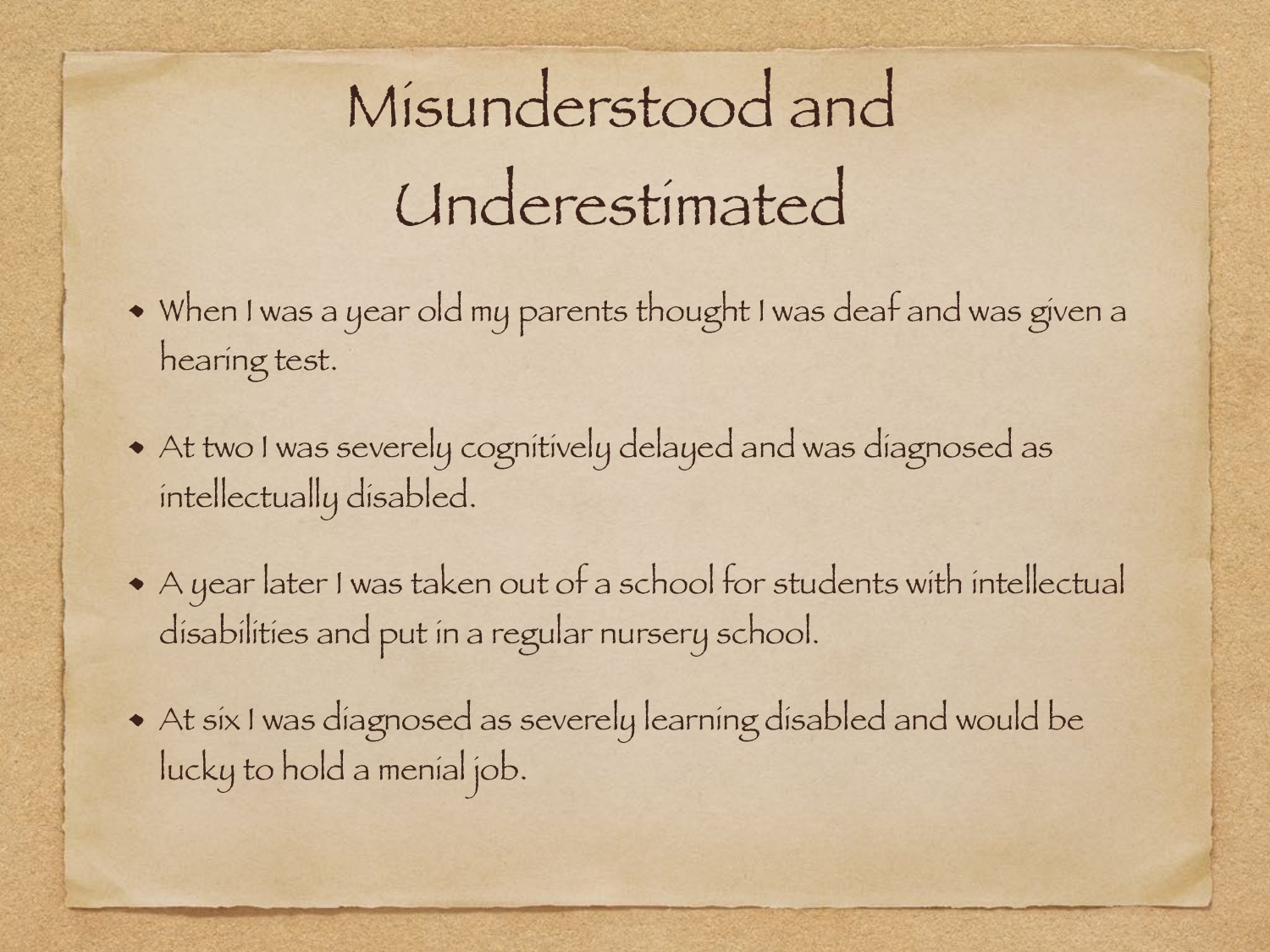## O'Canada Land of Conformity

- Quite often in elementary school I was passed from grade to grade, regardless of my progress.
- The environment of the classroom was overwhelming to me.
- $\bullet$  I had an inability to sit in one place for much time.
- Due to my talkative nature I was often put in the hallway instead of learning.
- Although I was quite immature my interests were more towards adult topics.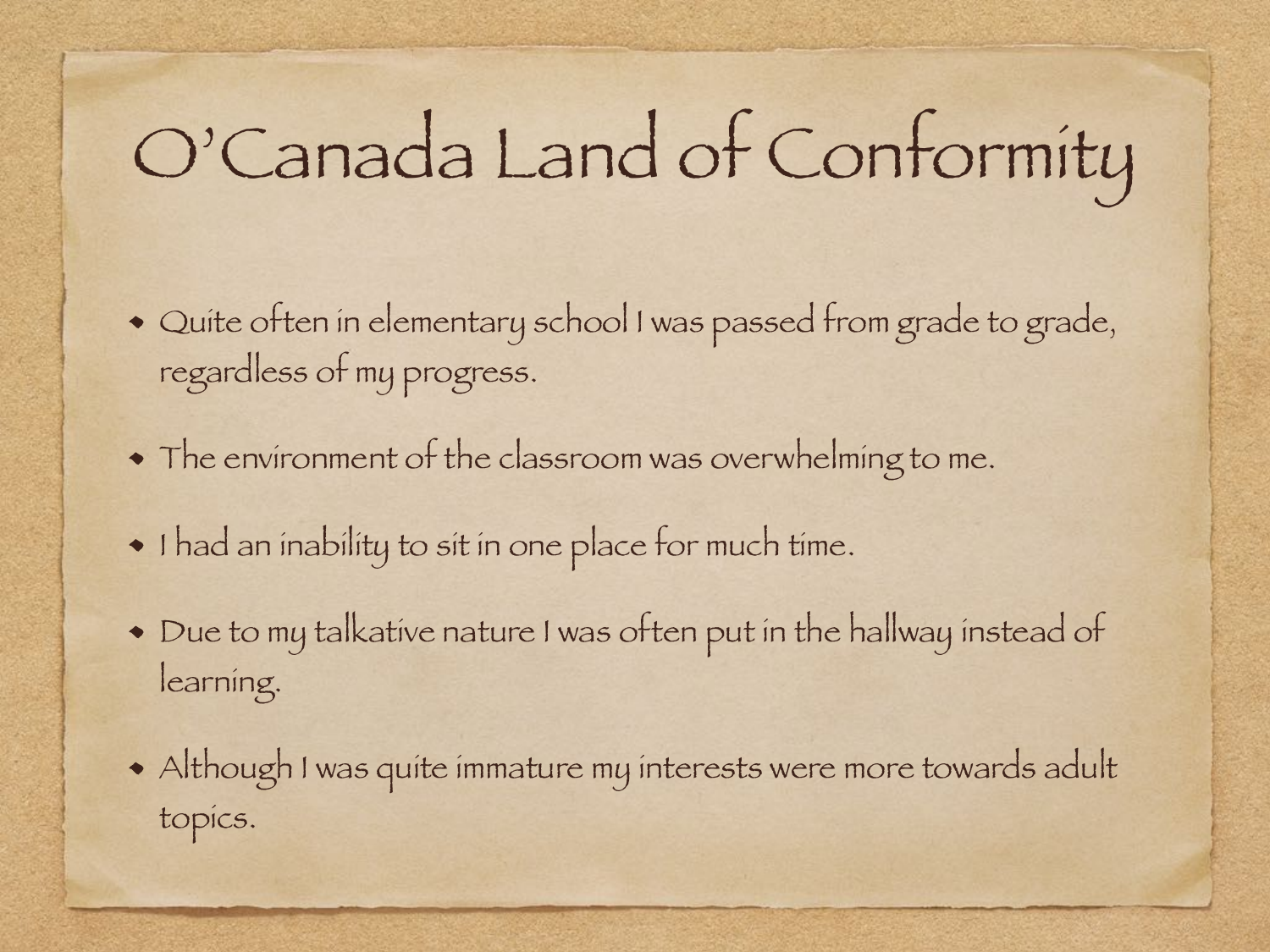# Bullied With No Reprieve

- Due to my idiosyncratic behavior and how I presented myself I was often bullied.
- Often the school did nothing to address the situation.
- $\bullet$  I tried to hide the situation from my parents, but they figured what was occurring.
- $\bullet$  I had my teeth smashed in pavement by a bully.
- Despite everything I never gave up.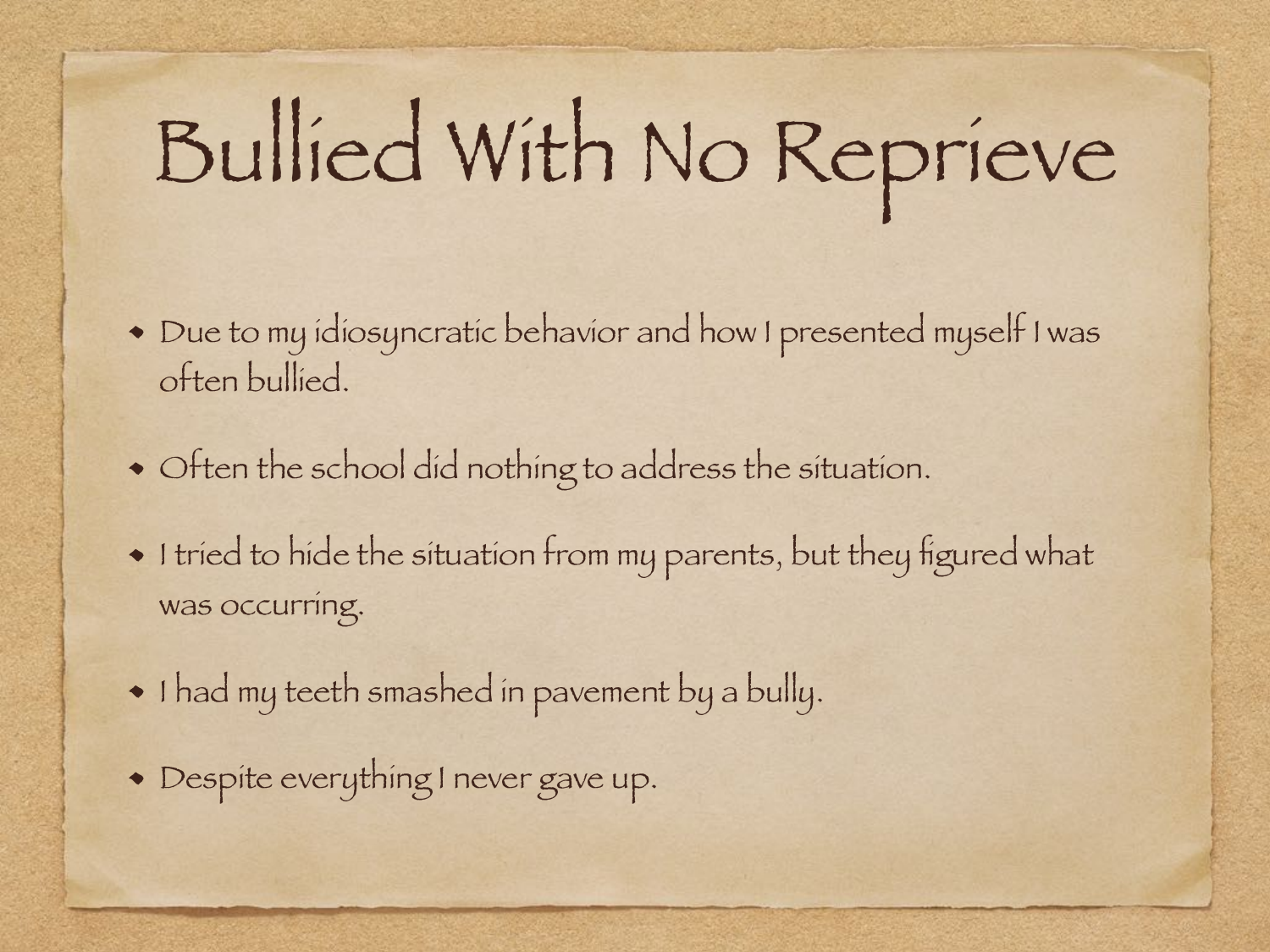## Parental Life Preserver

- My parents always had my back.
- They helped me realize that I was not dumb.
- Although it was difficulty learning in school they created the conditions at home where it was an oasis of learning for me.
- $\bullet$  I was expected to responsible.
- They didn't self pity me and taught me to be a strong and resilient person.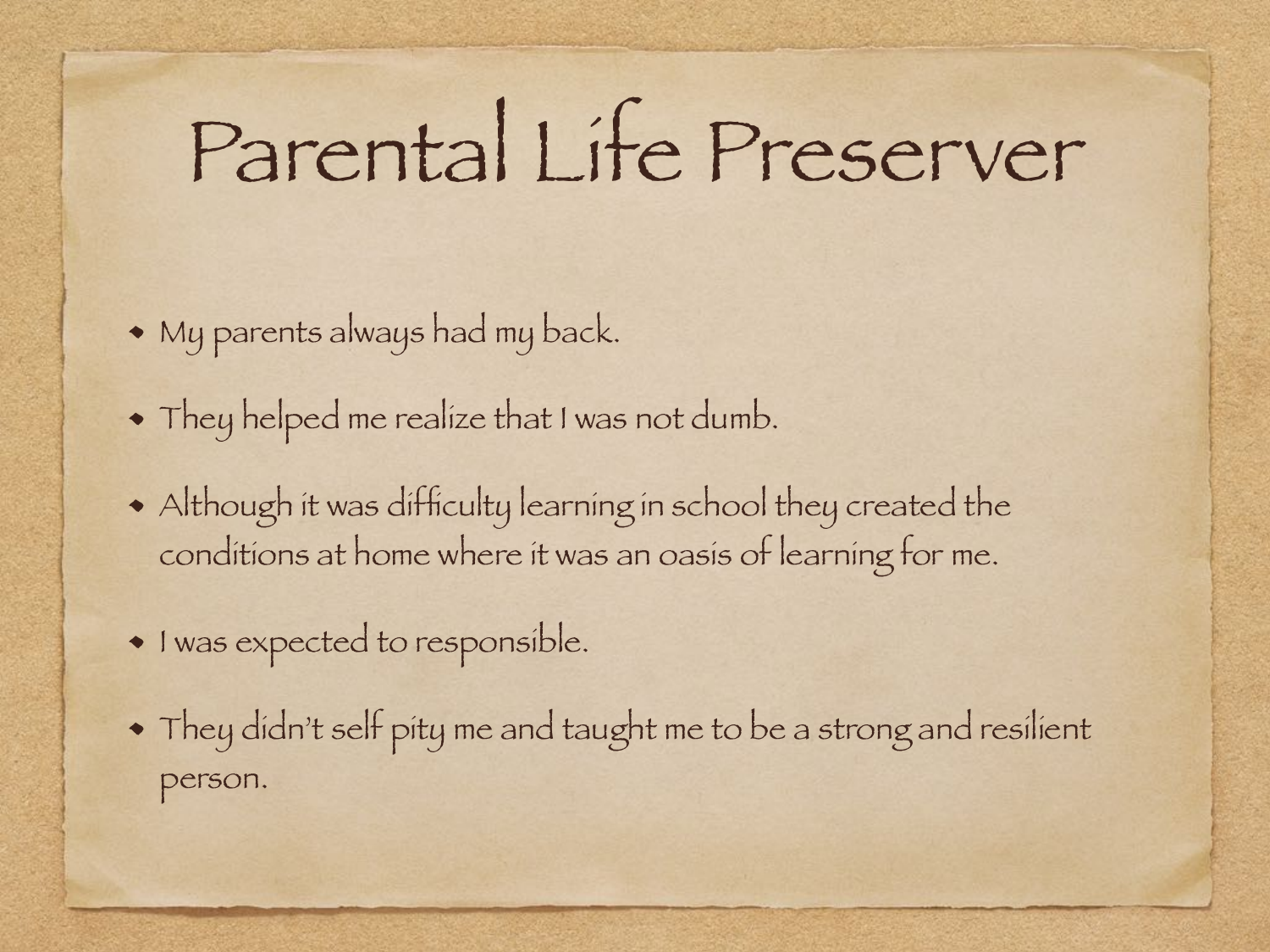## Coming Into my Own

- Going to boarding help me develop both my self confidence and academic abilities.
- $\bullet$  I was in smaller classes where i was actually able to learn.
- I was given classes in social skills training.
- Over time I became much more aware of my strengths and was more cognizant of my challenges.
- I graduated a year early.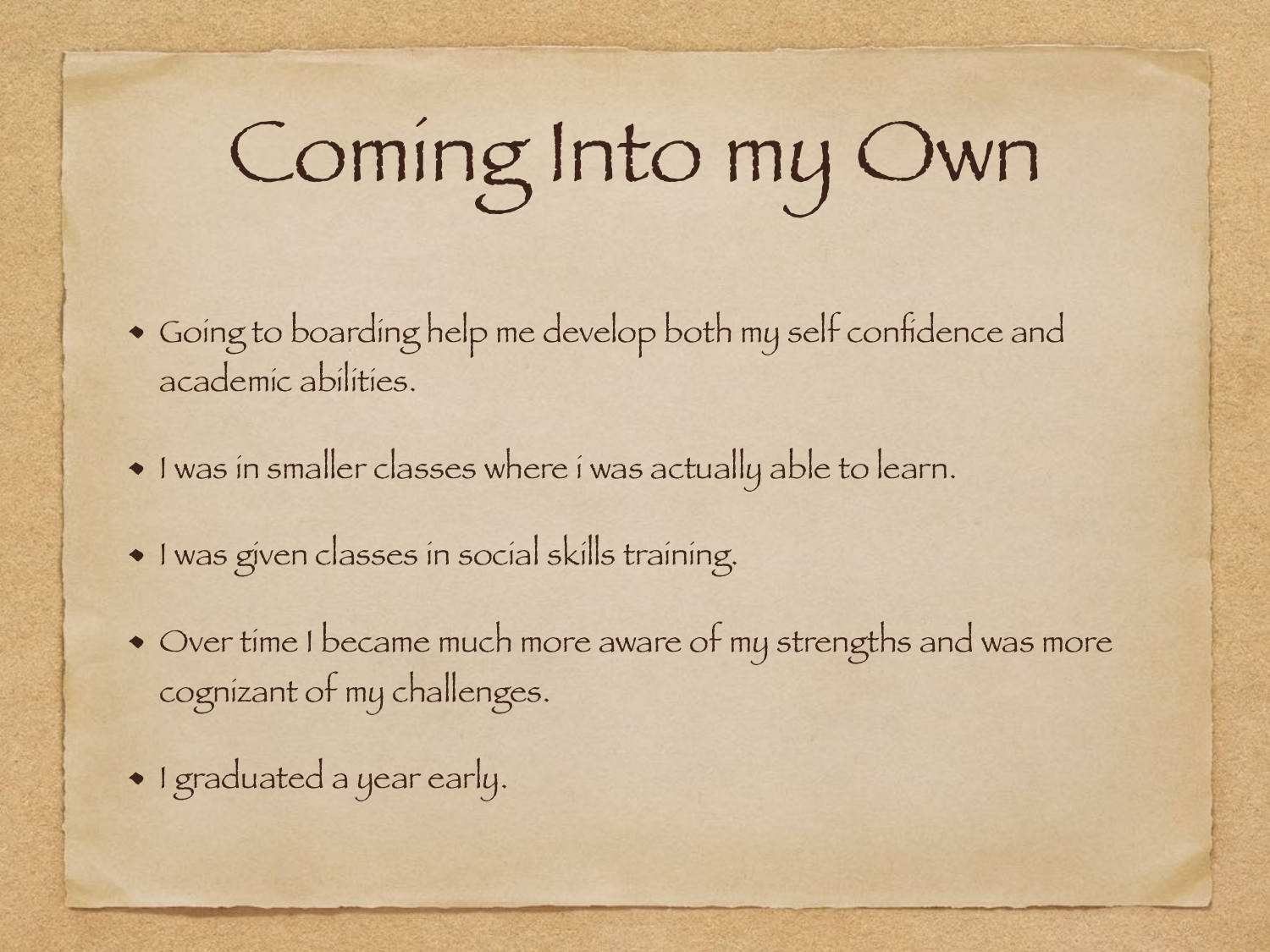## A Journey Towards Autism Acceptance.

- As a child I would have been diagnosed as being classically autistic.
- In graduate school a professor told me I was likely on the autism spectrum.
- It put me into a depression and was very difficult to come to terms with.
- My father helped me come to terms with possibly being on autism spectrum.
- Ultimately my wife got me to confront and deal with the possibility of being on the spectrum.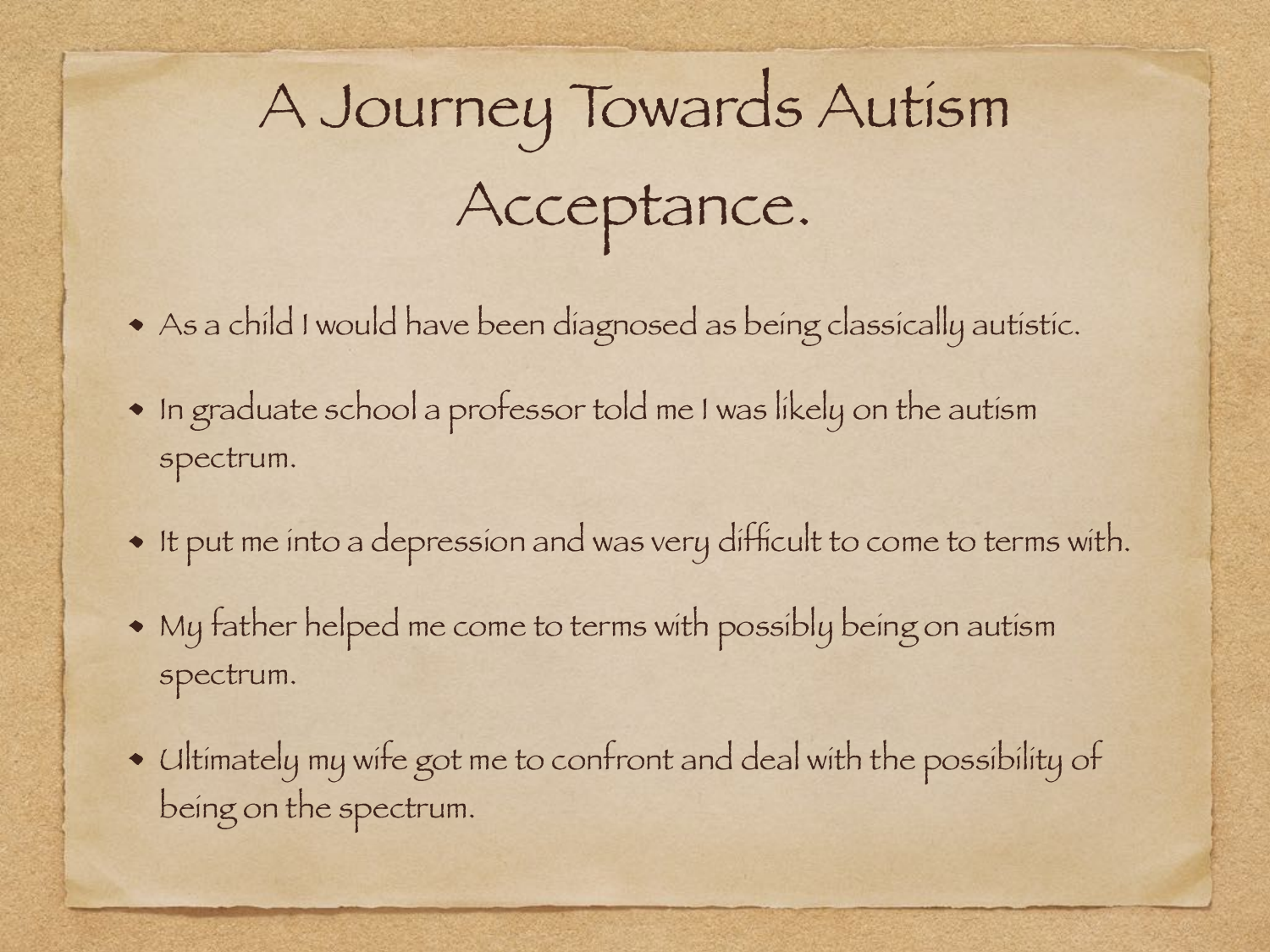#### Observations from the Classroom

- Less is more for the environment of a classroom for ASD students.
- When teaching students I use meta-cognition and adapt it to their learning styles.
- They are encouraged to be themselves and to believe in themselves.
- Social skills training is integrated into the environment of the class.
- Self-advocacy and self-esteem awareness is focused on.
- Student interests are often integrated into curriculum.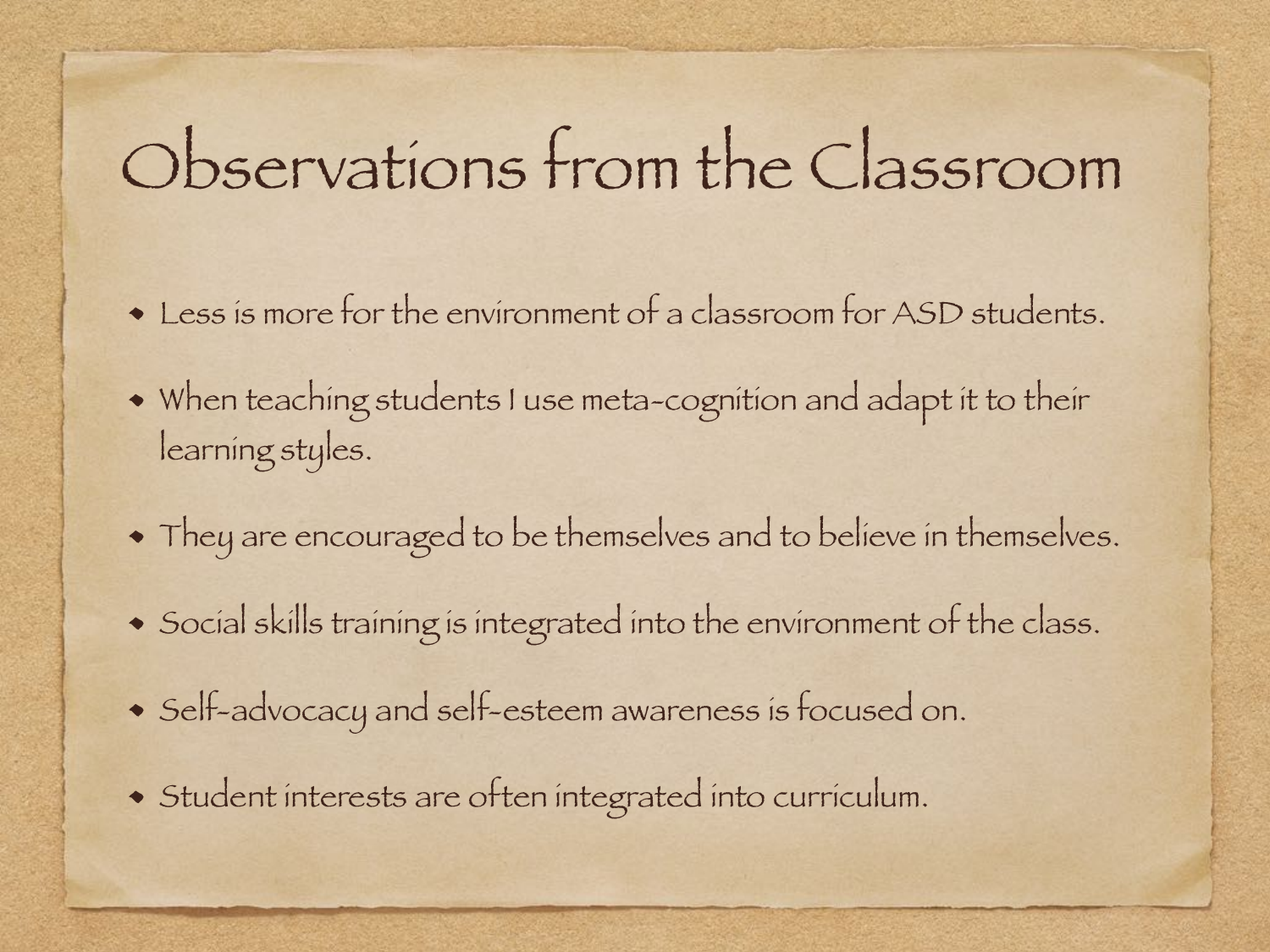- Openness and expressing feelings is encouraged in class.
- Students are taught concepts in an in an incremental and proactive manner.
- My class is a safe space for me students.
- They are encouraged to be themselves.
- In my class students are not allowed to use autism as an excuse.
- Open line of communication with parents and teachers is important.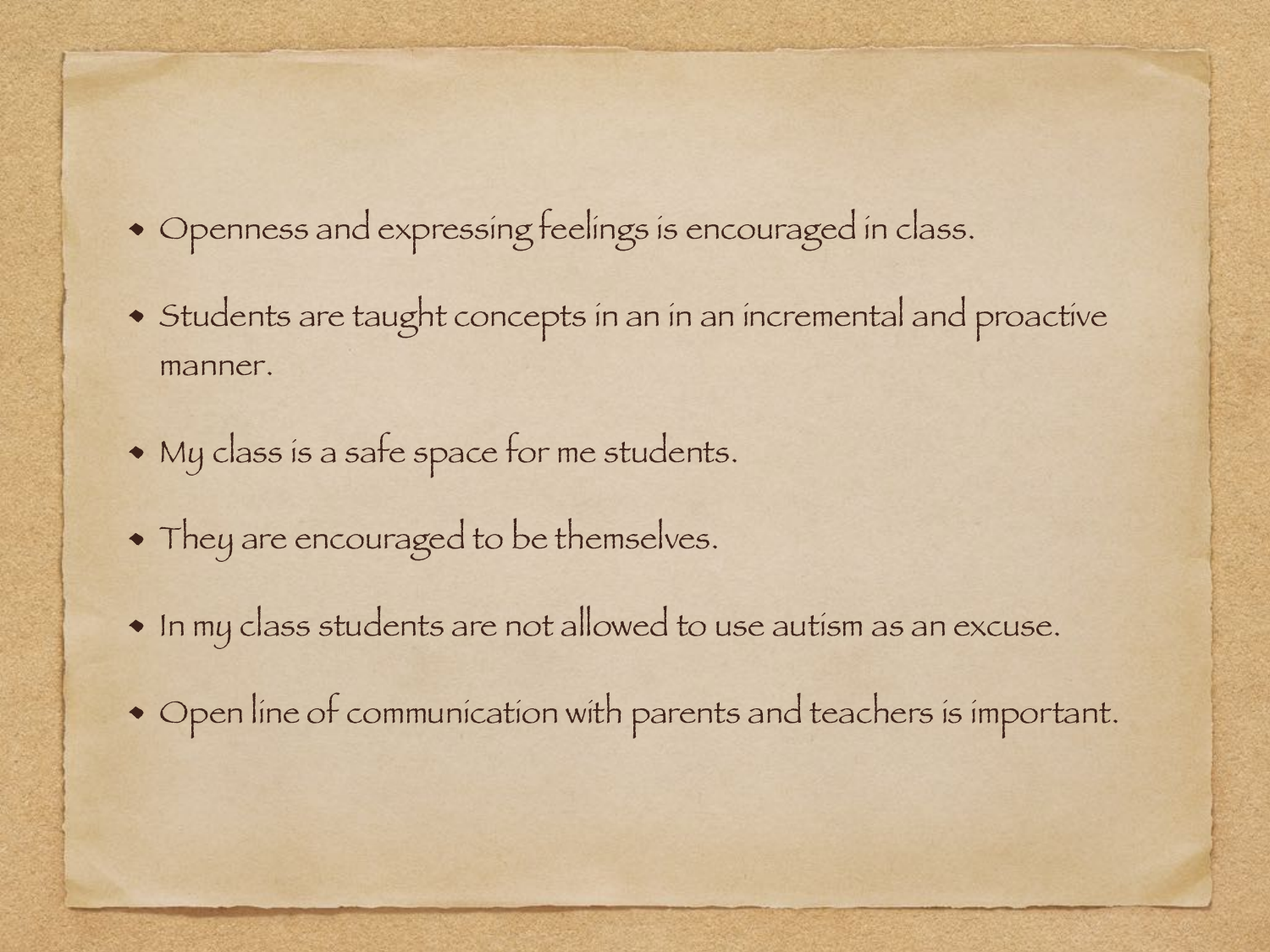### A Person With Autism or Autistic: It's Our Choice.

- One of the most important things is that people with autism define themselves.
- That we need to see ourselves as whole people.
- People need to look at the full person.
- An individual with autism should be celebrated for what they can do, not maligned for who they are.
- We must take an active role in changing societal perceptions.